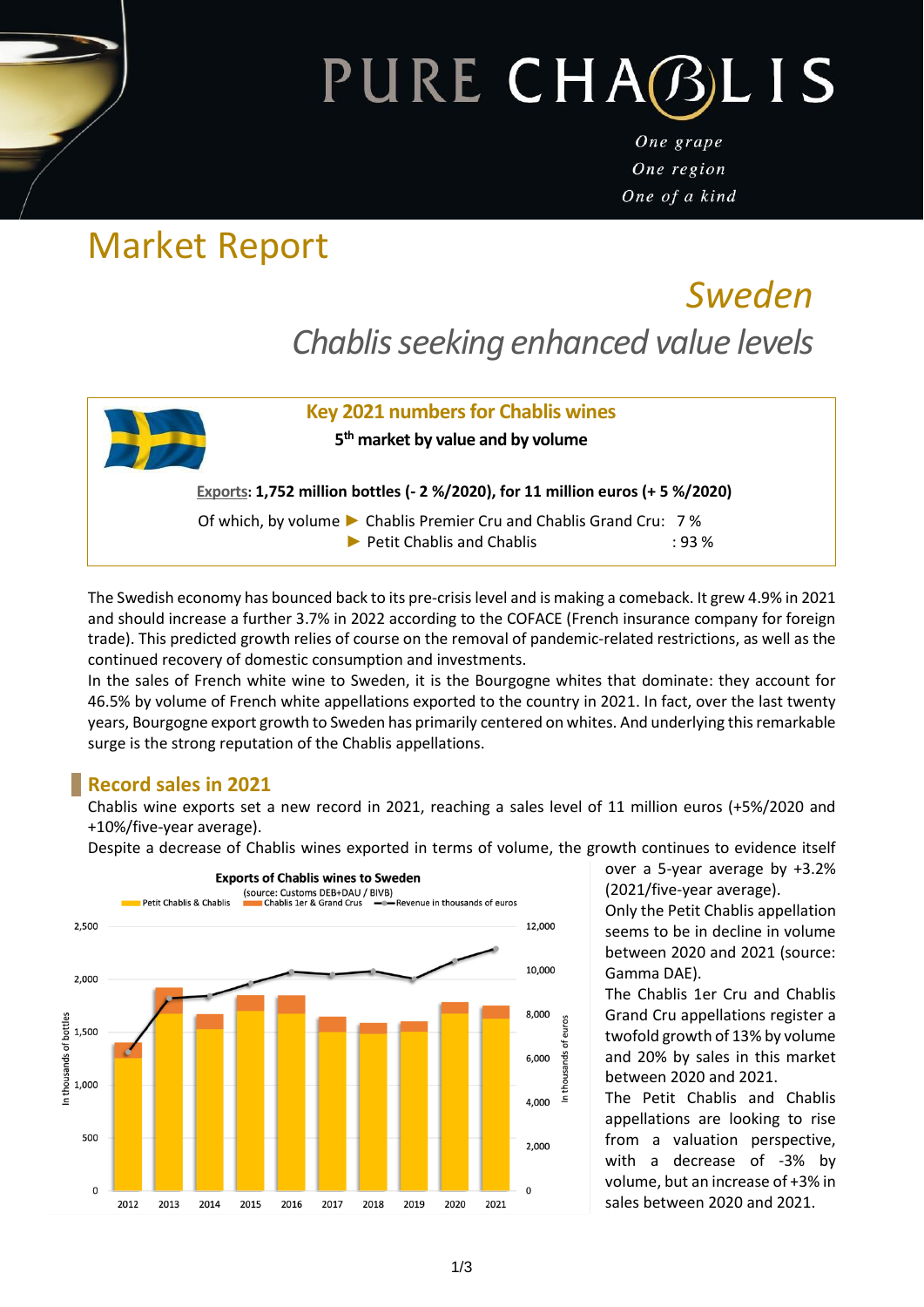#### **Bourgogne exports driven by Chablis wines**



In the sales of Bourgogne wines to Sweden, it is the whites that dominate: they account for 56% of the bottles shipped to Sweden in 2021 (3.49 million equivalent 75 cl, for 20.7 million euros).

Underlying this remarkable surge is the strong reputation of Chablis wines, which account for more than half of still white wine Bourgogne exports, as well as 28% by volume of the entirety of Bourgogne wines shipped to the country. According to a Wine Intelligence study dated June 2021, Chablis wines are in the  $11<sup>th</sup>$  position among the top 20 most purchased vineyards. This does not come as a surprise for a country with such an affinity for Chardonnay, and which places Bourgogne in the  $6<sup>th</sup>$  position in this same ranking.

#### **Bourgogne maintains its growth in the (non-hospitality) markets in 2020**

Sales of Bourgogne wines in non-hospitality outlets continued their rise in value for the seventh straight year, establishing a new record (713 million SEK), due to increased sales in 2020 totaling the equivalent of 4.9 million 75 cl bottles.

Sales of Bourgogne wines in non-hospitality contexts account for roughly 80% of volume shipped to Sweden. This increase in 2020 came about despite a new increase in the average sales price (up 3% in 2020), which now stands at 145 SEK/75 cl. Total sales in this context grew 12.5% relative to 2019.



Following a decline in 2017, the sales of Chablis wines returned in 2020 to the level of 2016, the second record year of the past ten. This sales volume, up 9% relative to 2019, corresponds to the equivalent of 1.3 million 75 cl bottles, and 48% of Bourgogne white wine volume.